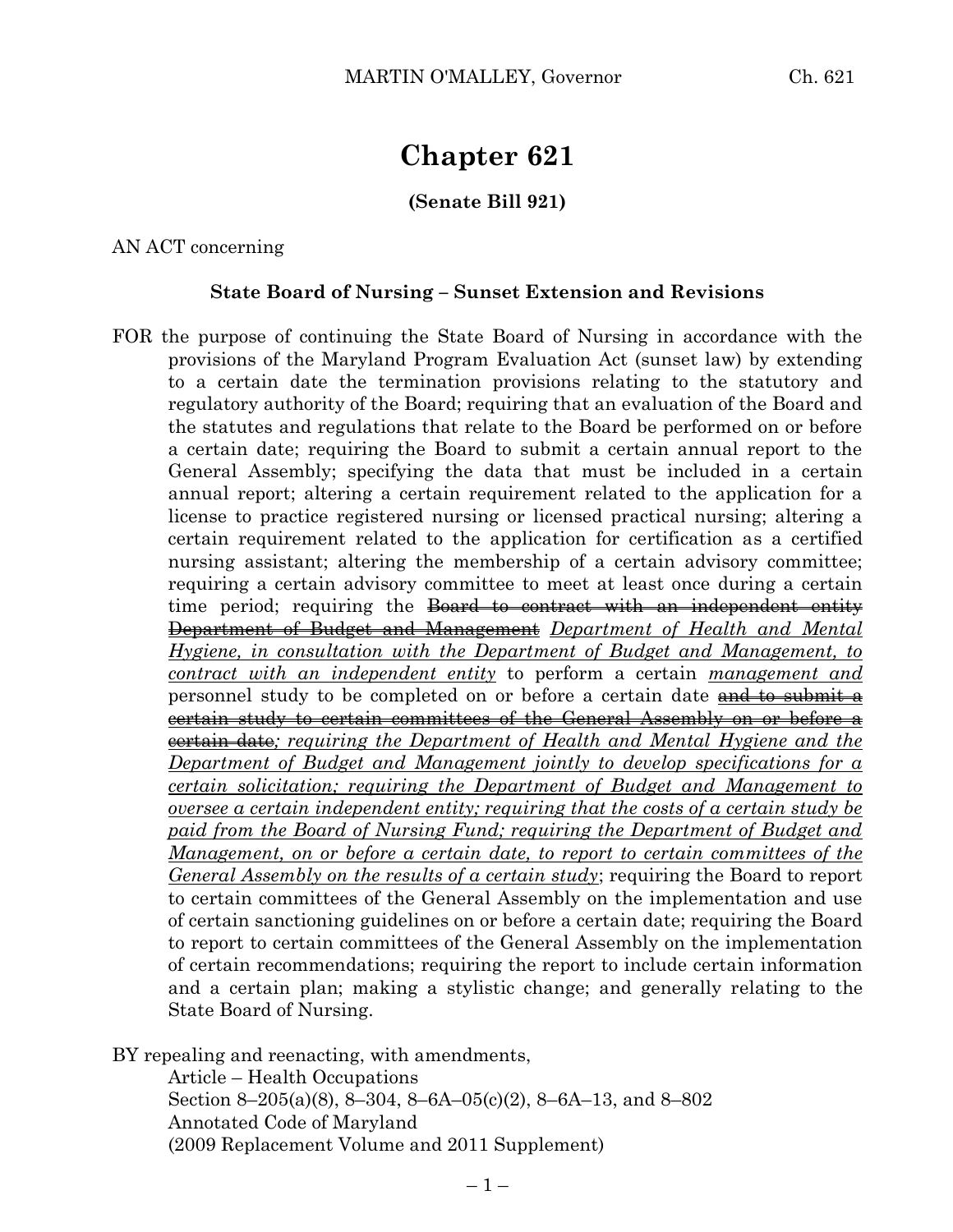BY repealing and reenacting, without amendments, Article – State Government Section 8–403(a) Annotated Code of Maryland (2009 Replacement Volume and 2011 Supplement)

BY repealing and reenacting, with amendments, Article – State Government Section 8–403(b)(40) Annotated Code of Maryland (2009 Replacement Volume and 2011 Supplement)

SECTION 1. BE IT ENACTED BY THE GENERAL ASSEMBLY OF MARYLAND, That the Laws of Maryland read as follows:

# **Article – Health Occupations**

8–205.

(a) In addition to the powers and duties set forth elsewhere in this title, the Board has the following powers and duties:

(8) To submit **[**an annual report**]** to the Governor**, [**and**] THE** Secretary**, AND, IN ACCORDANCE WITH § 2–1246 OF THE STATE GOVERNMENT ARTICLE, THE GENERAL ASSEMBLY, AN ANNUAL REPORT THAT INCLUDES THE FOLLOWING DATA CALCULATED ON A FISCAL YEAR BASIS:**

**(I) THE NUMBER OF INITIAL AND RENEWAL LICENSES AND CERTIFICATES ISSUED;**

**(II) THE NUMBER OF POSITIVE AND NEGATIVE CRIMINAL HISTORY RECORDS CHECKS RESULTS RECEIVED;**

**(III) THE NUMBER OF INDIVIDUALS DENIED INITIAL OR RENEWAL LICENSURE OR CERTIFICATION DUE TO POSITIVE CRIMINAL HISTORY RECORDS CHECKS RESULTS;**

**(IV) THE NUMBER OF INDIVIDUALS DENIED LICENSURE OR CERTIFICATION DUE TO REASONS OTHER THAN A POSITIVE CRIMINAL HISTORY RECORDS CHECK;**

**(V) THE NUMBER OF NEW COMPLAINTS RECEIVED;**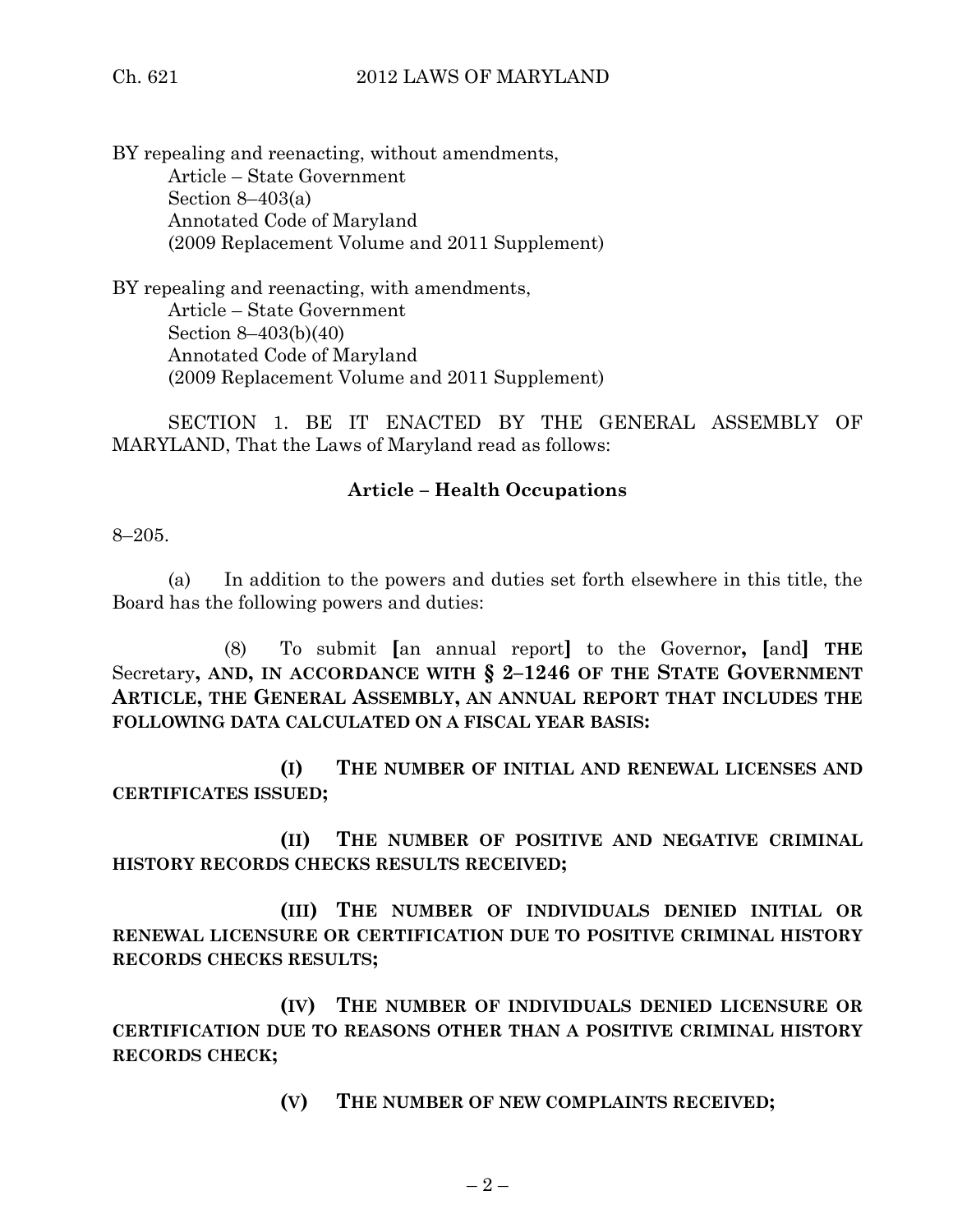MARTIN O'MALLEY, Governor Ch. 621

# **(VI) THE NUMBER OF COMPLAINTS CARRIED OVER FROM YEAR TO YEAR;**

#### **(VII) THE MOST COMMON GROUNDS FOR COMPLAINTS; AND**

## **(VIII) THE NUMBER AND TYPES OF DISCIPLINARY ACTIONS TAKEN BY THE BOARD**;

8–304.

To apply for a license to practice registered nursing or licensed practical nursing, an applicant shall:

(1) **[**(i)**]** Submit to a criminal history records check in accordance with § 8–303 of this subtitle; **[**or

(ii) Have completed a criminal history records check in accordance with § 8–303 of this subtitle through another state board of nursing within the 5 years preceding the date of application;**]**

- (2) Submit to the Board:
	- (i) An application on the form that the Board requires;

(ii) Written, verified evidence that the requirement of item (1) of this subsection is being met or has been met; and

(iii) Written, verified evidence of completion of the appropriate education requirements of § 8–302 of this subtitle; and

(3) Pay to the Board the application fee set by the Board.

8–6A–05.

(c) (2) Subject to paragraph (1) of this subsection, an applicant for certification as a certified nursing assistant shall submit to the Board:

(i) **[**1.**]** A criminal history records check in accordance with § 8–303 of this title; **[**or

2. Evidence of completion of a criminal history records check in accordance with § 8–303 of this title through another state board of nursing within the 5 years preceding the date of application;**]** and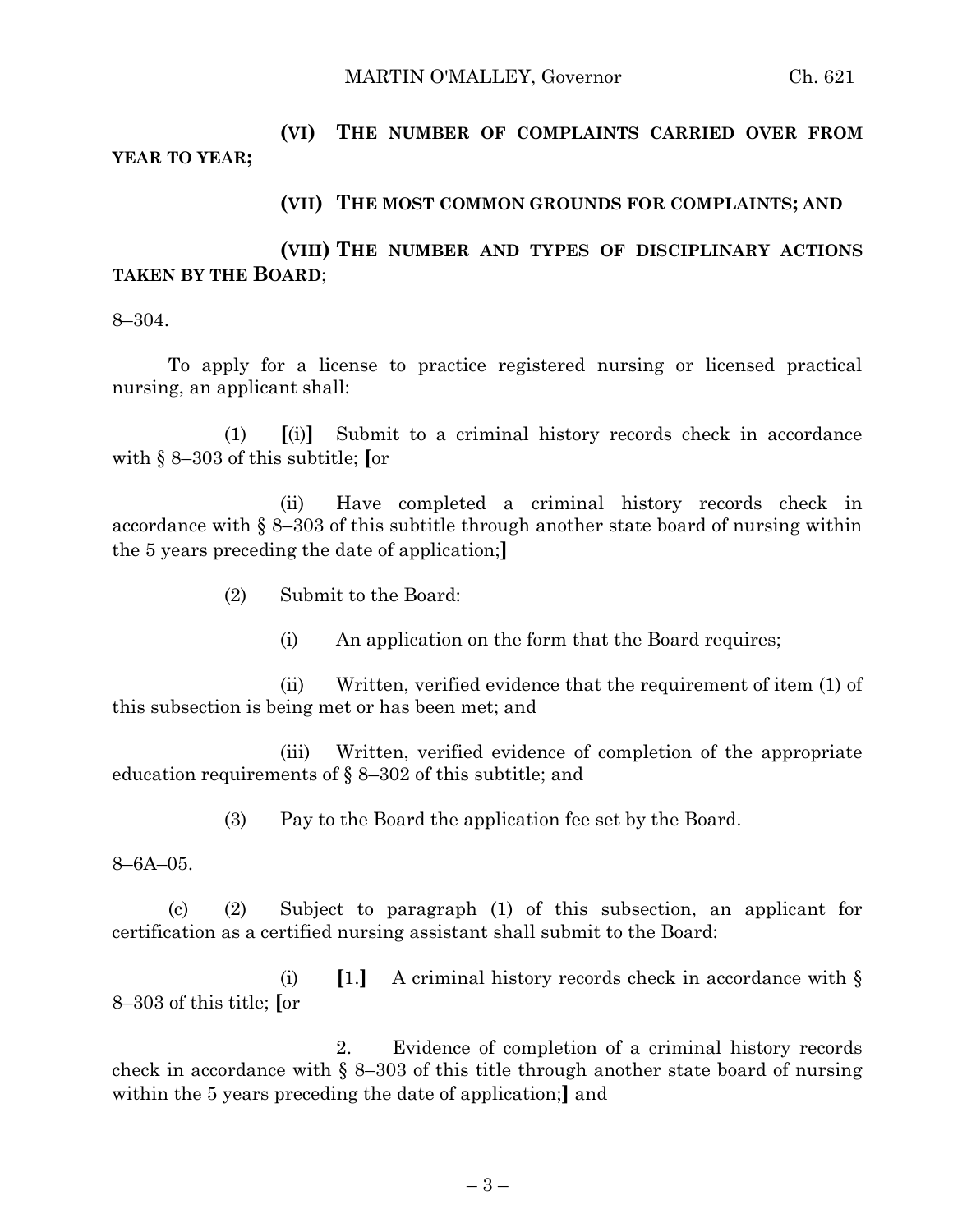(ii) On the form required by the Board, written, verified evidence that the requirement of item (i) of this paragraph is being met or has been met.

8–6A–13.

(a) The Board shall appoint an advisory committee consisting of at least **[**14**] 15** members appointed by the Board.

- (b) Of the **[**14**] 15** committee members:
	- (1) Six shall be nursing assistants:
		- (i) One shall be an acute care nursing assistant;
		- (ii) One shall be a home care nursing assistant;
		- (iii) One shall be a long–term care nursing assistant;
		- (iv) One shall be an adult medical day care nursing assistant;

(v) At least one of the nursing assistant members shall be a member of a union; and

- (vi) One shall be an independent contractor;
- (2) Three shall be registered nurses:
	- (i) One shall be an acute care registered nurse;
	- (ii) One shall be a home care registered nurse; and
	- (iii) One shall be a long–term care registered nurse;
- (3) One shall be an administrator from a licensed health care facility;
- (4) One shall be a licensed practical nurse;
- (5) One shall be an individual who teaches a nursing assistant course;

(6) One shall be a consumer member who has received care, or has a family member who has received care from a nursing assistant; **[**and**]**

(7) One shall be a representative of the Department**; AND**

# **(8) ONE SHALL BE A CERTIFIED MEDICATION TECHNICIAN**.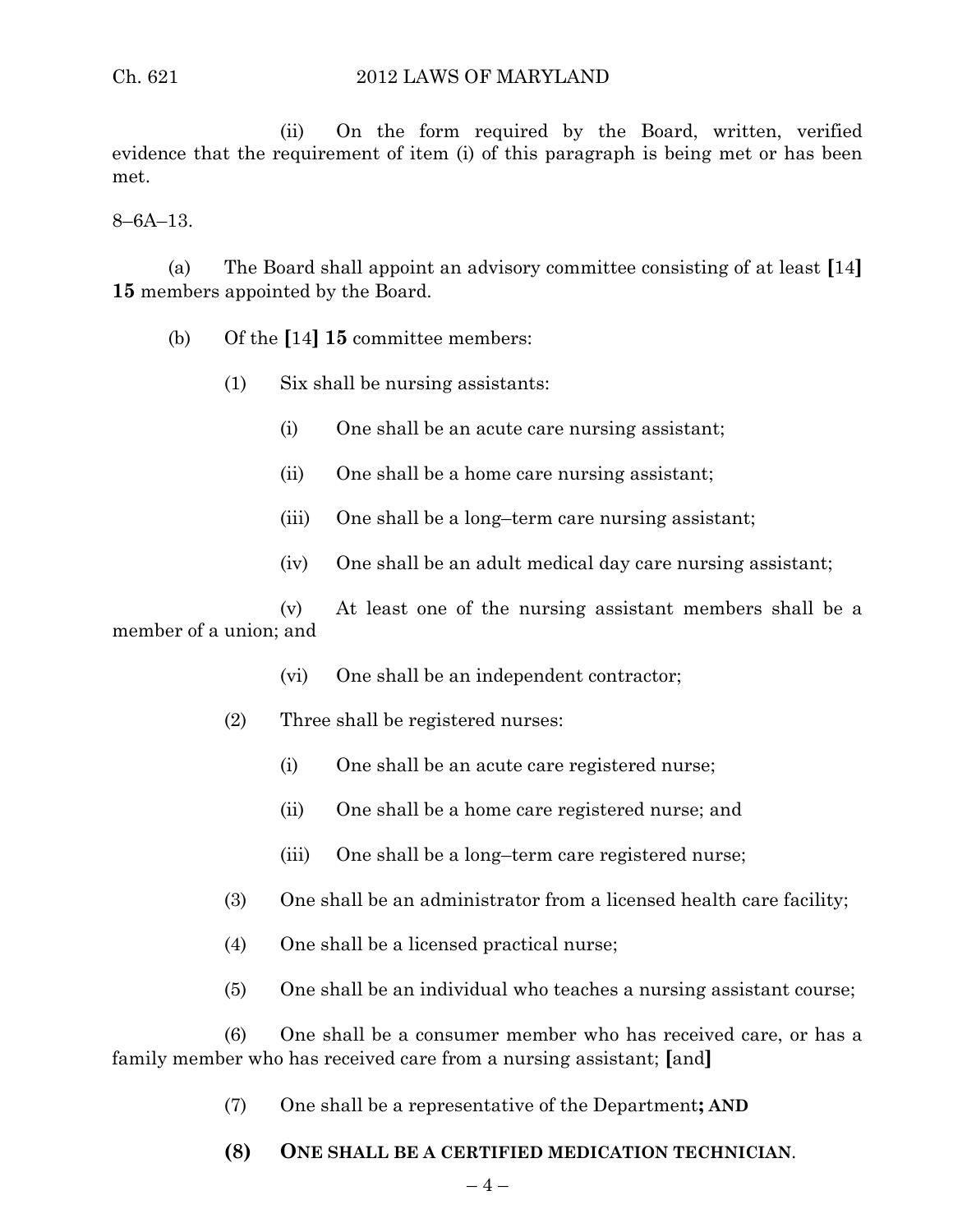(c) The Board shall appoint an alternate for each of the three nursing assistant members in the event that the nursing assistant member is unable to discharge the duties of the committee.

(d) An advisory committee member shall serve a term of 4 years.

## **(E) THE ADVISORY COMMITTEE SHALL MEET AT LEAST ONCE A MONTH.**

**[**(e)**] (F)** The advisory committee shall:

(1) Evaluate training programs and make recommendations for approval by the Board;

(2) Develop and recommend regulations to enforce the provisions of this subtitle;

(3) Evaluate candidates as required and recommend action to the Board;

(4) Review investigations of complaints against nursing assistants or medication technicians and make recommendations to the Board for disciplinary action;

- (5) Keep a record of its proceedings; and
- (6) Submit an annual report to the Board.

#### 8–802.

Subject to the evaluation and reestablishment provisions of the Program Evaluation Act, the provisions of this title and of any rule or regulation adopted under this title shall terminate and be of no effect after July 1, **[**2013**] 2023**.

## **Article – State Government**

8–403.

(a) On or before December 15 of the 2nd year before the evaluation date of a governmental activity or unit, the Legislative Policy Committee, based on a preliminary evaluation, may waive as unnecessary the evaluation required under this section.

(b) Except as otherwise provided in subsection (a) of this section, on or before the evaluation date for the following governmental activities or units, an evaluation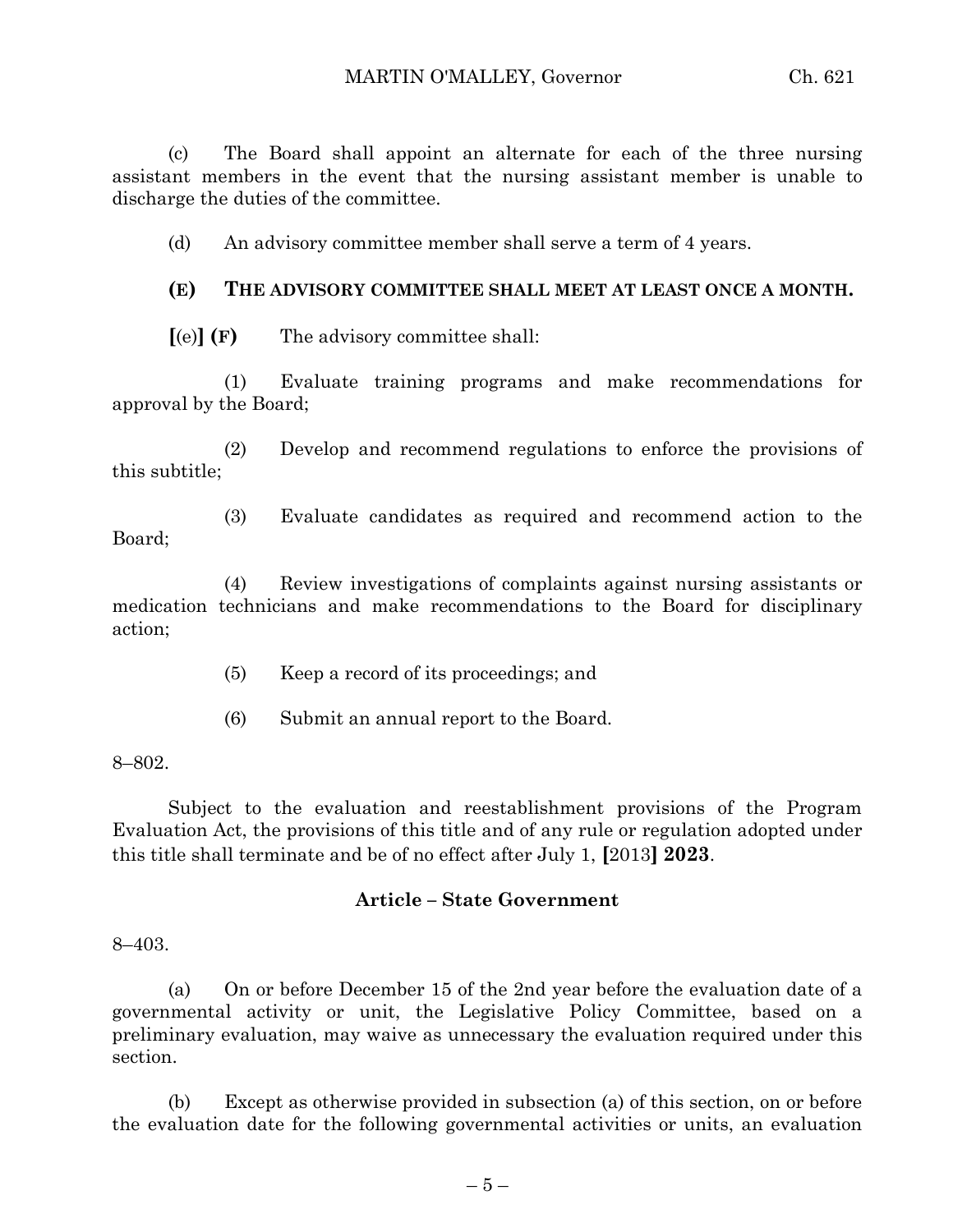shall be made of the following governmental activities or units and the statutes and regulations that relate to the governmental activities or units:

(40) Nursing, State Board of (§ 8–201 of the Health Occupations Article: July 1, **[**2012**] 2022**);

SECTION 2. AND BE IT FURTHER ENACTED, That:

(a) *(1)* The State Board of Nursing shall contract with an independent entity to Department of Budget and Management shall perform a *Department of Health and Mental Hygiene, in consultation with the Department of Budget and Management, shall contract with an independent entity to perform a management and* personnel study <del>to determine the necessity and allocation of additional staff to the</del> State Board of Nursing.

*(2) The Department of Health and Mental Hygiene and the Department of Budget and Management jointly shall develop the specifications for the solicitation of the contract required under paragraph (1) of this subsection.*

*(3) (i) The Department of Budget and Management shall oversee the independent entity that is performing the management and personnel study required under paragraph (1) of this subsection.*

*(ii) The independent entity that is performing the management and personnel study required under paragraph (1) of this subsection shall report directly to the Department of Budget and Management regarding the study.*

*(4) The costs of the management and personnel study required under paragraph (1) of this subsection shall be paid from the Board of Nursing Fund established under § 8–206 of the Health Occupations Article.*

(b) The study required under subsection (a) of this section shall:

 $\leftrightarrow$   $\downarrow$  (1) include an analysis of the workload of the Board related to its licensure, certification, and complaint resolution functions; and

2. *(2)* consider at a minimum*:*

*(i)* the number of applications and complaints received by the

Board,*;*

*(ii)* the number of employees assigned to each step of each function,*;* and

*(iii)* the amount of time an application or complaint remains at each step of each function;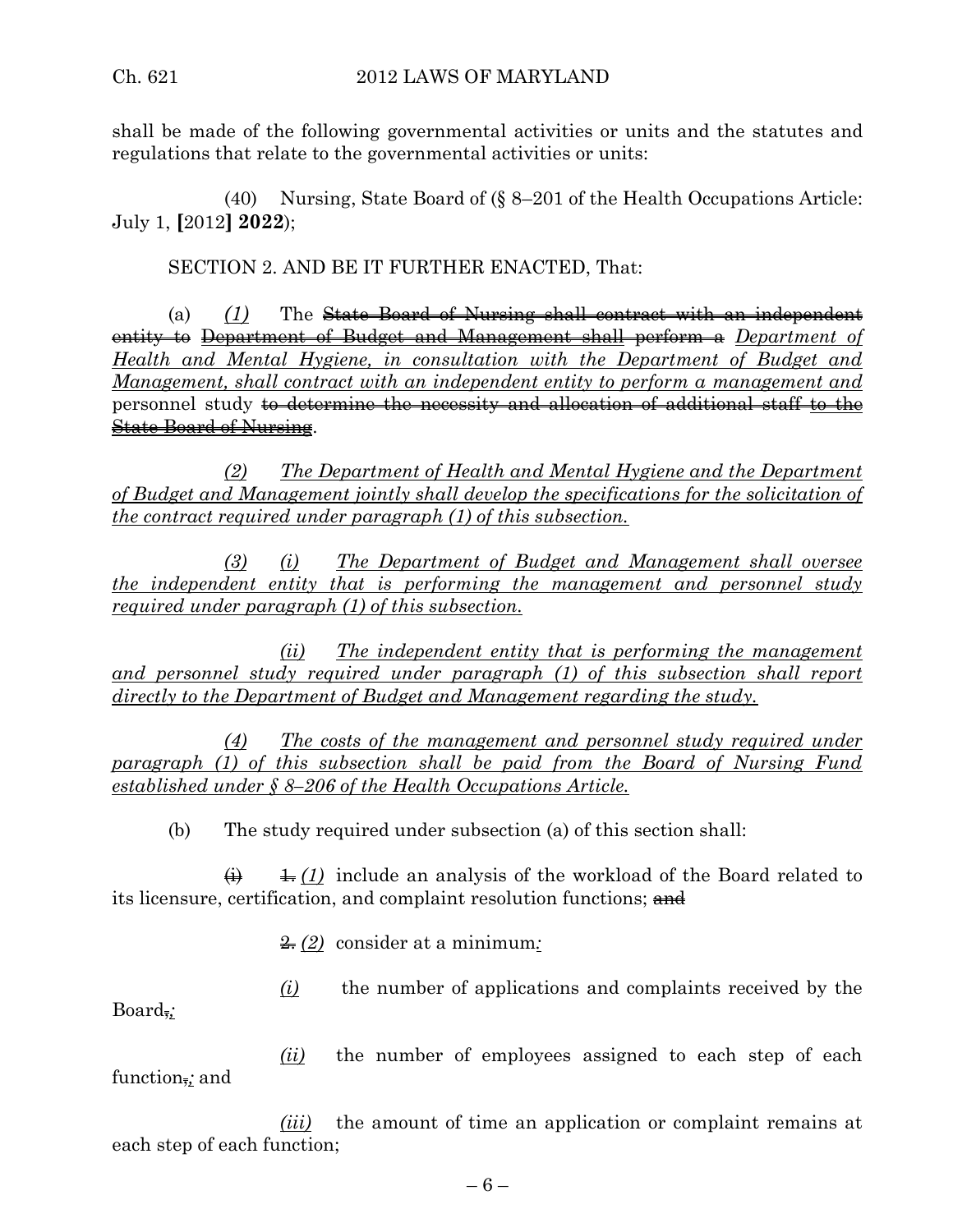$\overline{H}(3)$  include an analysis of the impact on staffing needs of:

 $\pm$  *(i)* the online processing of licenses and certificates; and

2. *(ii)* the movement to biennial renewal of licenses; and

 $\overleftrightarrow{\mathbf{(ii)}}$  *(4)* make recommendations on the most effective use of existing staff, including cross training and reassignment.

(c) The study required under subsection (a) of this section shall be completed on or before October 1, 2013*.* and, in accordance with § 2–1246 of the State Government Article, shall be submitted to the Senate Education, Health, and Environmental Affairs Committee and the House Health and Government Operations Committee on or before December 1, 2013.

*(d) On or before December 1, 2013, the Department of Budget and Management shall report to the Senate Education, Health, and Environmental Affairs Committee and the House Health and Government Operations Committee, in accordance with § 2–1246 of the State Government Article, on the results of the management and personnel study required under subsection (a) of this section.*

SECTION 3. AND BE IT FURTHER ENACTED, That, on or before December 1, 2012, the State Board of Nursing shall report to the Senate Education, Health, and Environmental Affairs Committee and the House Health and Government Operations Committee, in accordance with § 2–1246 of the State Government Article, on the implementation and use of the sanctioning guidelines required by Chapters 533 and 534 of the Acts of the General Assembly of 2010.

SECTION 4. AND BE IT FURTHER ENACTED, That:

(a) On or before October 1, 2013, the State Board of Nursing shall report to the Senate Education, Health, and Environmental Affairs Committee and the House Health and Government Operations Committee, in accordance with § 2–1246 of the State Government Article, on the implementation of nonstatutory recommendations contained in the sunset evaluation report dated October 2011.

(b) The report required under subsection (a) of this section shall include:

(1) information on how the Board has improved its use of data collection and tracking for the application and complaint resolution processes; and

(2) the Board's plan to implement the findings of the personnel study required under Section 2 of this Act.